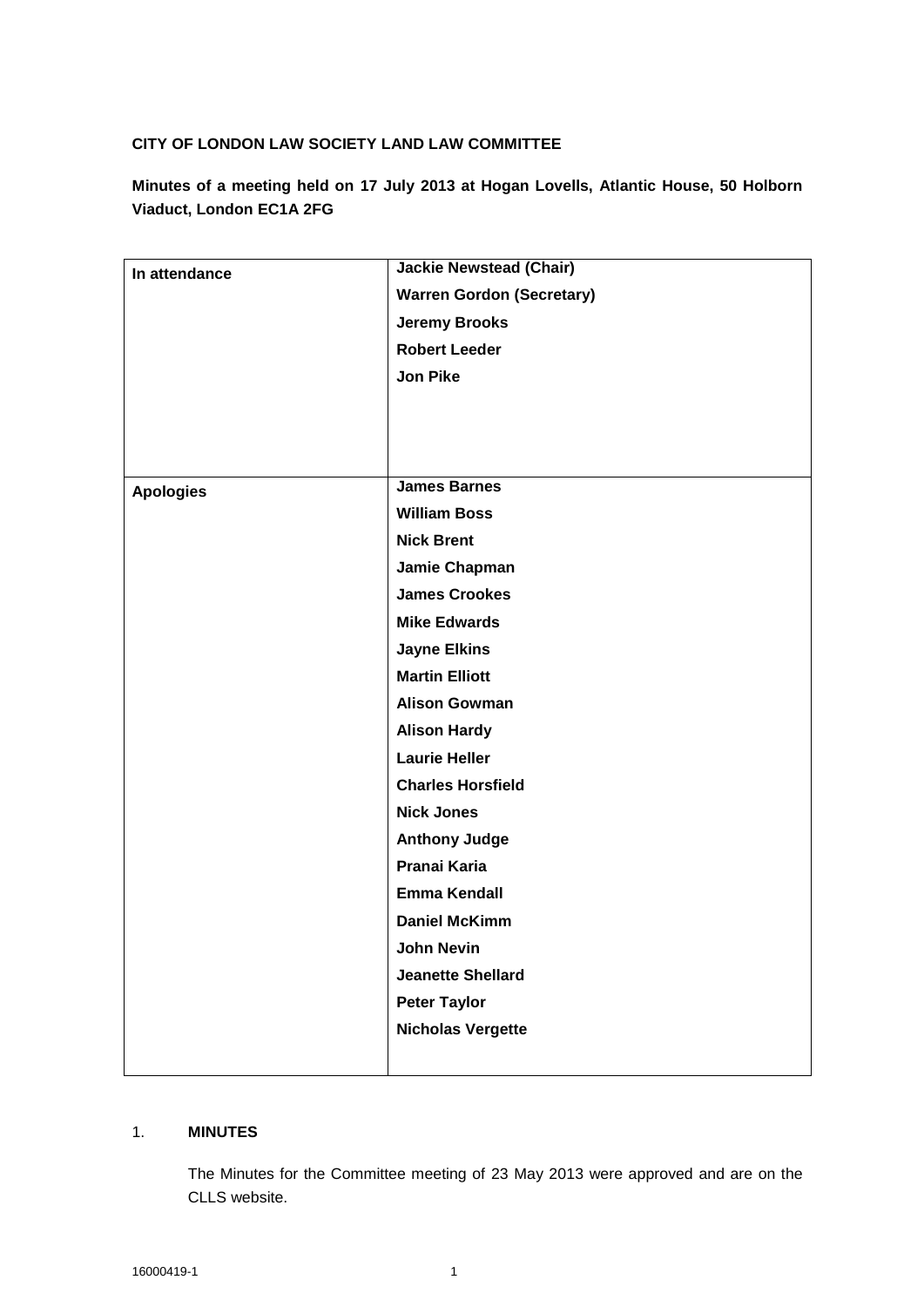# 2. **PROTOCOL FOR DISCHARGING MORTGAGES IN COMMERCIAL PROPERTY TRANSACTIONS**

This is close to agreement and a final version will be circulated to the Committee and added to the Committee's webpage shortly afterwards.

#### 3. **PRE-PACKS PROJECT**

There has been a good response to the idea of a questionnaire on pre-packs and CVAs. The questions will be developed further and will be sent to other interested CLLS committees for their comments. There may be the possibility of working with the BPF to publicise the questionnaire. This is to the backdrop of the *Game* appeal, probably to be heard this December/next January, and also The Insolvency Service's review of pre-pack administration.

### 4. **CERTIFICATE OF TITLE/REPORT ON TITLE**

Jackie Newstead will discuss with the Chair of the Construction Law committee the possibility of an annex to the certificate of title for construction documentation.

The CLLS Report on title appears to have some popularity and could benefit from an update and a re-branding. Please let Warren Gordon know if you wish to join a sub-group to consider this.

### 5. **LEASE INSURANCE CLAUSES PROJECT**

The clauses are close to agreement. The Insurance Law committee has recently provided some comments, which are being considered by the sub-group. The plan is to have an agreed set of clauses for the Committee to consider in September.

**Post meeting note: Further comments have delayed finalising the clauses, which will be considered at the November Committee meeting.**

# 6. **DRAFTING FOR COMMUNITY INFRASTRUCTURE LEVY IN PROPERTY DOCUMENTATION**

Some drafting has been produced, which is being considered by the sub-group. Please let Warren Gordon know if anybody else would like to volunteer for this sub-group.

## 7. **PROPOSALS TO AMEND ESTATE AGENTS ACT 1979**

The Office of Fair Trading guidance [http://www.oft.gov.uk/shared\\_oft/estate](http://www.oft.gov.uk/shared_oft/estate-agents/OFT1364.pdf)[agents/OFT1364.pdf](http://www.oft.gov.uk/shared_oft/estate-agents/OFT1364.pdf) has application to business as well as consumer situations. The Committee would be very grateful if Peter Taylor could report back with his conclusions on the changes.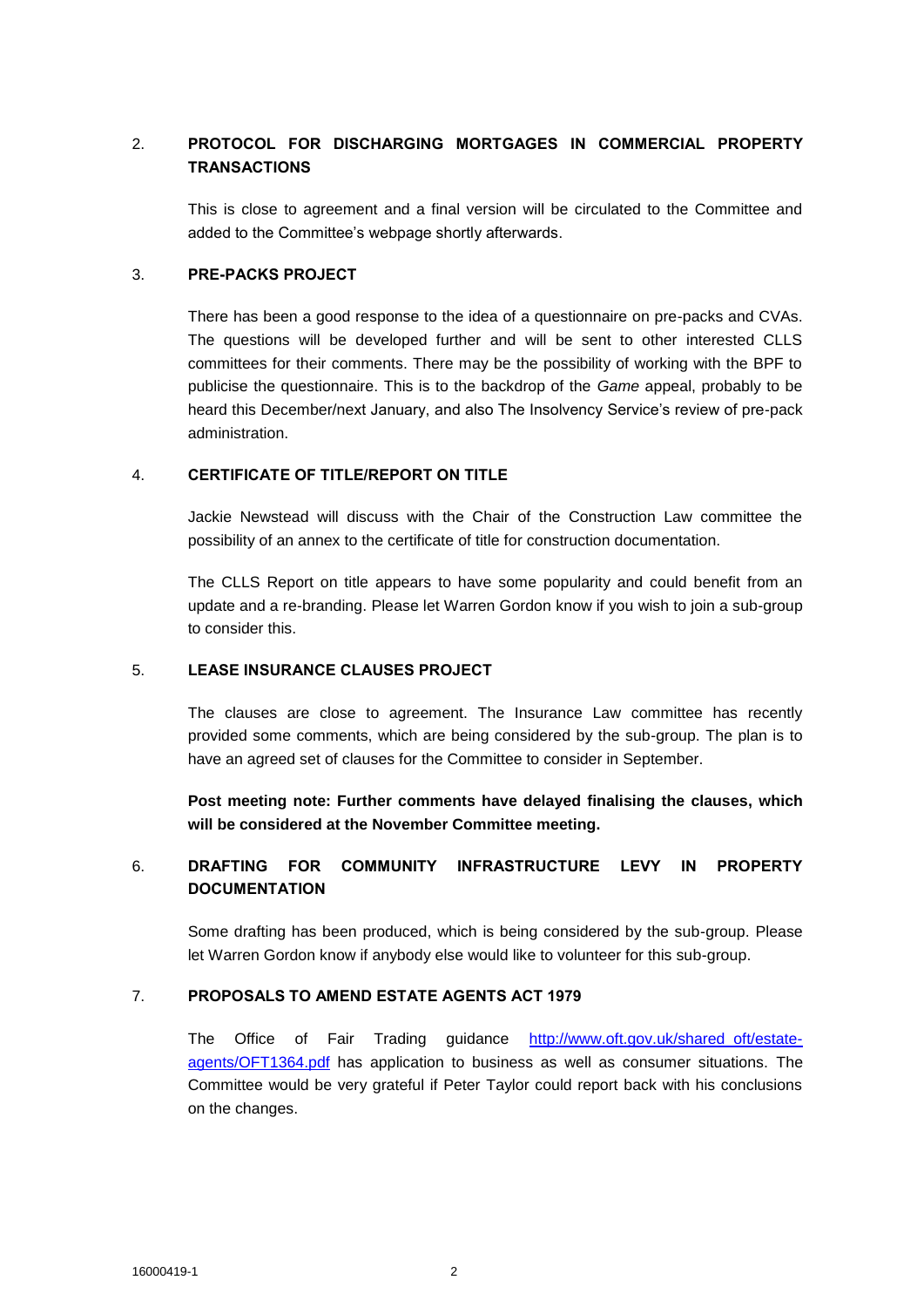### 8. **RENTCHARGE REGISTRATION AT COMPANIES HOUSE**

There is a perhaps surprising new requirement to register rentcharges at Companies House. Land Registry has been discussing with Companies House whether rentcharges are now included within the scope of the new filing requirements for company/LLP charges, which came into effect on 6 April 2013.

Although it is not entirely clear from the regulations whether the new filing requirements apply to rentcharges, Companies House and BIS take the view that rentcharges are within their scope. So, where an estate rentcharge is granted or reserved on or after 6 April 2013 by a UK registered company (this includes companies registered in Scotland or Northern Ireland) or a limited liability partnership affecting its property, the rentcharge must be registered at Companies House. Previously, rentcharges were specifically exempted from the Companies House registration regime for company charges. This exemption no longer appears in the Companies Act 2006 as a result of the filing regime for company charges introduced by the Companies Act 2006 (Amendment of Part 25) Regulations 2013; similar provisions apply to LLPs.

This change has caused some consternation and is ironic in view of Companies House no longer registering charges over rent deposits. There is also some uncertainty about the statement that registration does not apply to transfers of property already subject to a rentcharge.

The Committee awaits further comments from the Land Registry and Companies House.

### 9. **PROPOSED REVISIONS TO FORMS CON29 AND CON29O**

The following wording in quotes below is to be added to the Land Law Committee's webpage.

### "Changes to CON29 forms

The Law Society is currently consulting on revisions to the local authority enquiries (CON29 and CON29O) to take account of the community infrastructure levy ("CIL"), assets of community value ("ACV"), Green Deal, the Growth and Infrastructure Act 2013 and other issues. The full set of revised enquiries can be found by clicking here, but set out below, for ease of reference, are the enquiries for ACV and CIL.

#### 3.3. Assets of Community Value

(a) Has the property been nominated as an asset of community value? If so:- i. Is it listed as an asset of community value and with effect from what date? ii. Was it excluded and placed on the "nominated but not listed" list? iii. Was it listed but the listing has expired and if so for what reason? iv. Is the Council reviewing or proposing to review the listing? v. Are there any subsisting appeals against the listing?

(b) If the property is listed: i. Has the Council decided to apply to the Land Registry for an entry or cancellation of a restriction in respect of listed land affecting the property? ii. Has